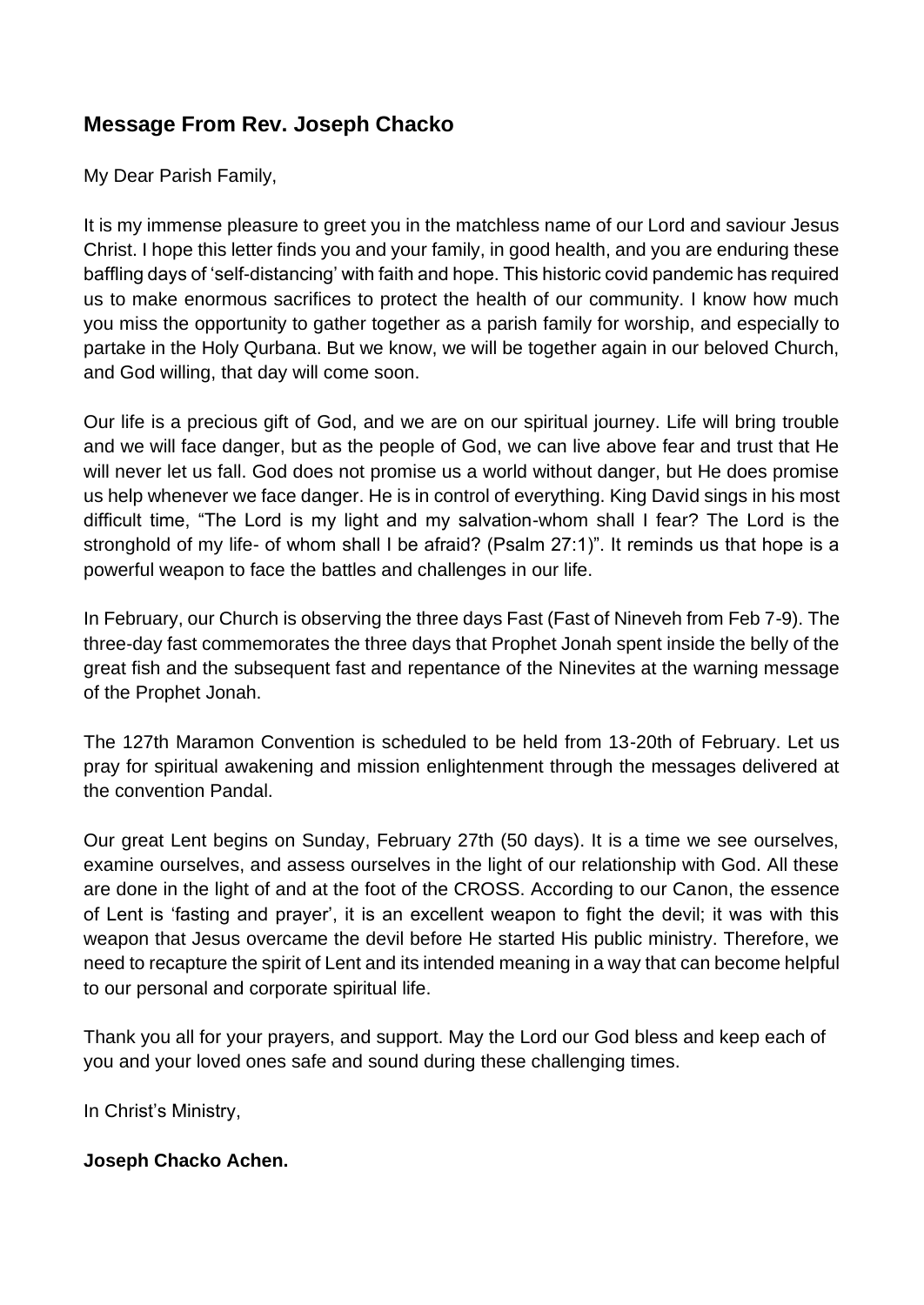# Church Executive Committee - 2022

|                                | <b>NAME</b>            | <b>E-MAIL</b>              | <b>HOME TEL#</b> | <b>CELL#</b>   |
|--------------------------------|------------------------|----------------------------|------------------|----------------|
| Vicar/President                | Rev.Ajit Varghese      | revajithkalappila@yahoo.in |                  | 91 7356167110  |
| Vicar In Charge                | Rev.Joseph<br>Chacko   | jcachen426@rediffmail.com  | (201) 220-1366   | 91 9645505987  |
| Vice-President                 | P.A. Chacko            | Pachacko61@gmail.com       | (845) 356-7526   | (845) 596-8371 |
| Secretary                      | Aleykutty Eappen       | AleyEappen@aol.com         | (845) 365-1550   | (845) 664-0467 |
| Treasurer                      | <b>Thomas Varghese</b> | tvarg19301@gmail.com       | (845) 627-2535   | (845) 300-7019 |
| Accountant                     | Ajay Pappan            | Ajaypappan@yahoo.com       | (845) 504-0599   | (845) 300-5844 |
| Lay Leader (Mal)               | Dey P. Neduvelil       | deyned@gmail.com           | (845) 523-2961   | (845) 653-2418 |
| Lay Leader (Eng.)              | Gigi Tom               | Gigitom1@gmail.com         | (845) 268-3532   | (845) 282-2500 |
| Clarkstown Area<br>Rep.        | John Job               | jjjnjob@msn.com            | (845) 267-3387   | (845) 304-3334 |
| Orangetown Area<br>Rep.        | <b>Binu Thomas</b>     | bbinoss@gmail.com          | (845) 624-3640   | (845) 598-4393 |
| Ramapo Area Aep.               | Jessy Thomas           | jojitom@gmail.com          | (845) 352-1253   | (845) 608-4249 |
| Choir Rep.                     | Jiji John              | Jjohn17@optonline.net      | (845) 215-9131   | (845) 598-0856 |
| <b>Edavaka Mission</b><br>Rep. | Joseph P. David        | jdavi1418@gmail.com        | (845) 352-9435   | (845) 263-2704 |
| Sevika Sanghom                 | Jessy Thomas           | jojitom@gmail.com          | (845) 352-1253   | (845) 608-4249 |
| Senior Citizen                 | John K. Alexander      | Johnalex47@gmail.com       | (845) 323-9676   | (845) 398-5179 |
| Sunday School                  | <b>Mathew Samuel</b>   | msrdd@hotmail.com          | (845) 613-7673   | (845) 480-6112 |
| Youth Fellowship               | Jacob Abrahan          |                            | (845) 627-0123   |                |
| Assembly<br>Member             | Linu Abraham           | linuabraham@hotmail.com    | (845) 627-0123   | (845) 300-8899 |
| Mandalam<br>Member             | Zachariah<br>Abraham   | Zachariah39@hotmail.com    | (845) 425-7748   | (877) 621 7148 |

#### *Auditors*

| M.S.Eappen    | mseappen@yahoo.com | (845) 365-1550 | (845) 270-0076 |
|---------------|--------------------|----------------|----------------|
| George Thomas | jojitom@gmail.com  | (845) 352-1253 | (845) 300-8853 |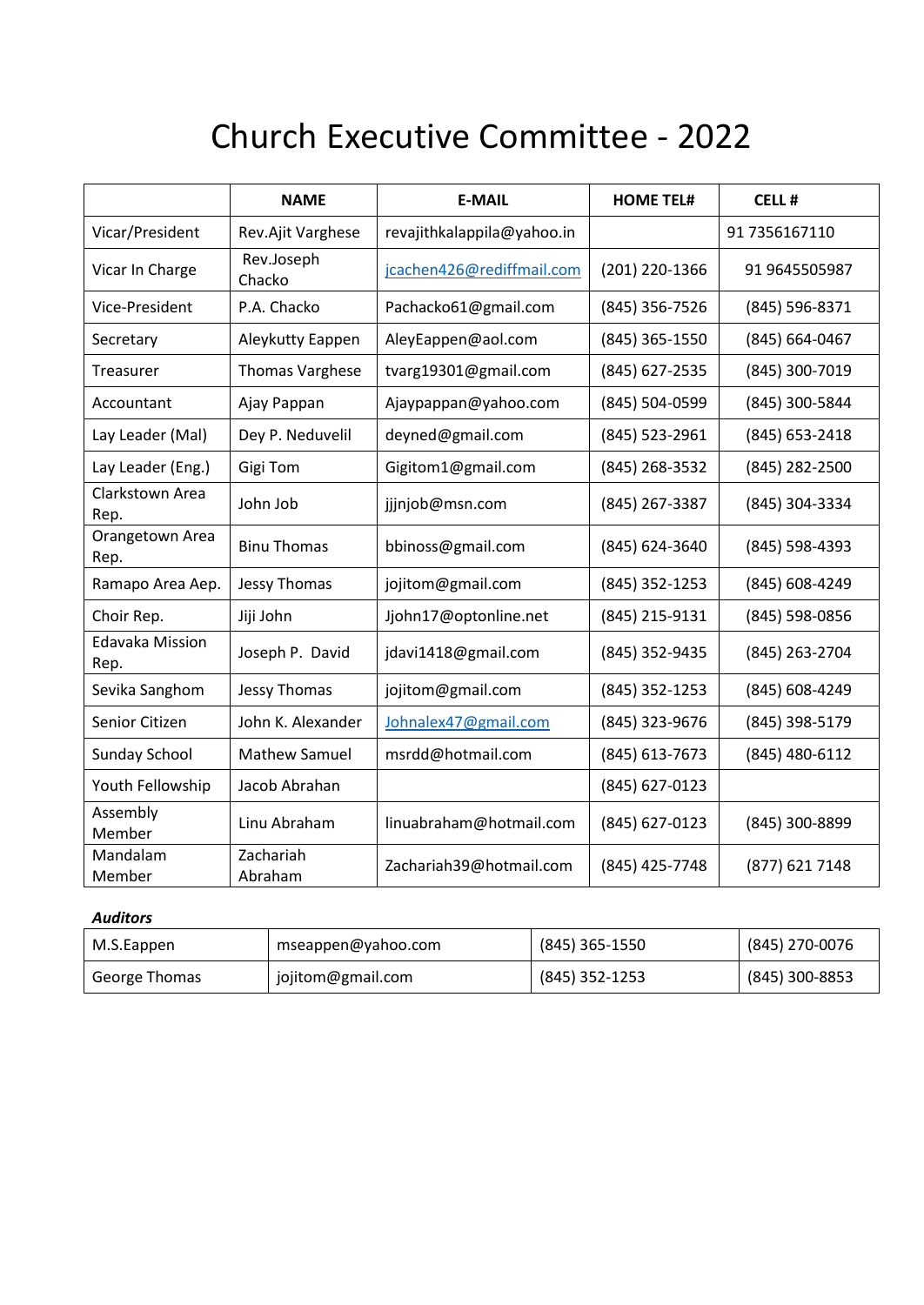# **Church Services: February 2022**

| Date     | Time       | <b>Worship Services</b>            |
|----------|------------|------------------------------------|
| 6-Feb    | 10:30 AM   | Holy Communion Service (Malayalam) |
| $13-Feb$ | $10:30$ AM | Holy Communion Service (English)   |
| 20-Feb   | 10:30 AM   | Holy Communion Service (Malayalam) |
| 27-Feb   | 10:30 AM   | Holy Communion Service (English)   |

# **Lectionary: February 2022**

| Date /       |                                                               |                    |                 |                  |
|--------------|---------------------------------------------------------------|--------------------|-----------------|------------------|
| <b>Month</b> | Lesson: 1                                                     | Lesson: 2          | <b>Epistle</b>  | Gospel           |
| 6-Feb        | Medical Mission Sunday (Healing of Body, Mind & Spirit)       |                    |                 |                  |
|              | Num. 12: 1-16                                                 | Acts 9: 32 - 35    | Jam. 5: 13 - 20 | Mark 5: 25 - 34  |
| 13-Feb       | "Glorious Divine Creation". (127th Maramon Convention Begins) |                    |                 |                  |
|              | Job 39: 1 -21                                                 | 1 Cor. 15: 35 - 49 | Col. 1: 15 -23  | Matt. 6: 26 - 34 |
| 20-Feb       | <b>Fall of Creation (127th Maramon Convention Ends)</b>       |                    |                 |                  |
|              | Gen. 3: 1-21                                                  | Eph. 2: 11-18      | Rom. 7: 14 - 25 | Matt. 7: 13-21   |
| 27-Feb       | Beginning of Great Lent (Pethrutha) Renewal of Creation       |                    |                 |                  |
|              | Ezek. 36: 24-30                                               | Rev. 21: 1-7       | 2 Cor. 5: 16-21 | John 2: 1-11     |